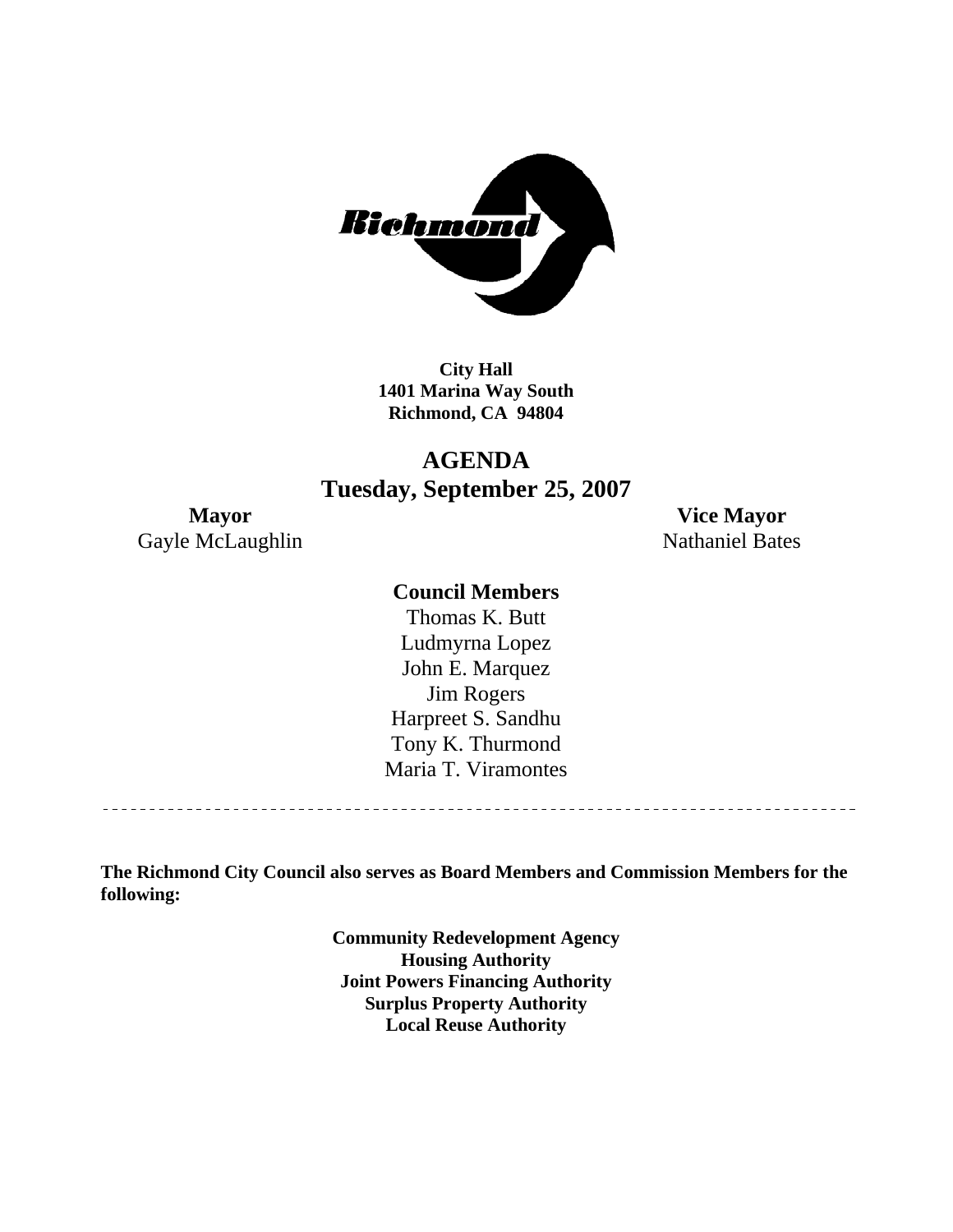## **MEETING PROCEDURES**

The City of Richmond encourages community participation at its City Council meetings and has established procedures that are intended to accommodate public input in a timely and time-sensitive way. As a courtesy to all members of the public who wish to participate in City Council meetings, please observe the following procedures:

**PUBLIC COMMENT ON AGENDA ITEMS:** Anyone who desires to address the City Council on items appearing on the agenda must complete and file a pink speaker's card with the City Clerk **prior** to the City Council's consideration of the item. Once the City Clerk has announced the item and discussion has commenced, no person shall be permitted to speak on the item other than those persons who have submitted their names to the City Clerk. Your name will be called when the item is announced for discussion. **Each speaker will be allowed TWO (2) MINUTES to address the City Council on NON-PUBLIC HEARING items listed on the agenda.** 

#### **SPEAKERS ARE REQUESTED TO OCCUPY THE RESERVED SEATS IN THE FRONT ROW BEHIND THE SPEAKER'S PODIUM AS THEIR NAME IS ANNOUNCED BY THE CITY CLERK.**

*The City Council's adopted Rules of Procedure recognize that debate on policy is healthy; debate on personalities is not. The Chairperson has the right and obligation to cut off discussion that is too personal, too loud, or too crude.* 

**\*\*\*\*\*\*\*\*\*\*\*\*\*\*\*\*\*\*\*\*\*\*\*\*\*\*\*\*\*\*\*\*\*\*\*\*\*\*\*\*\*\*\*\*\*\*\*\*\*\*\*\*\*\*\*\*\*\***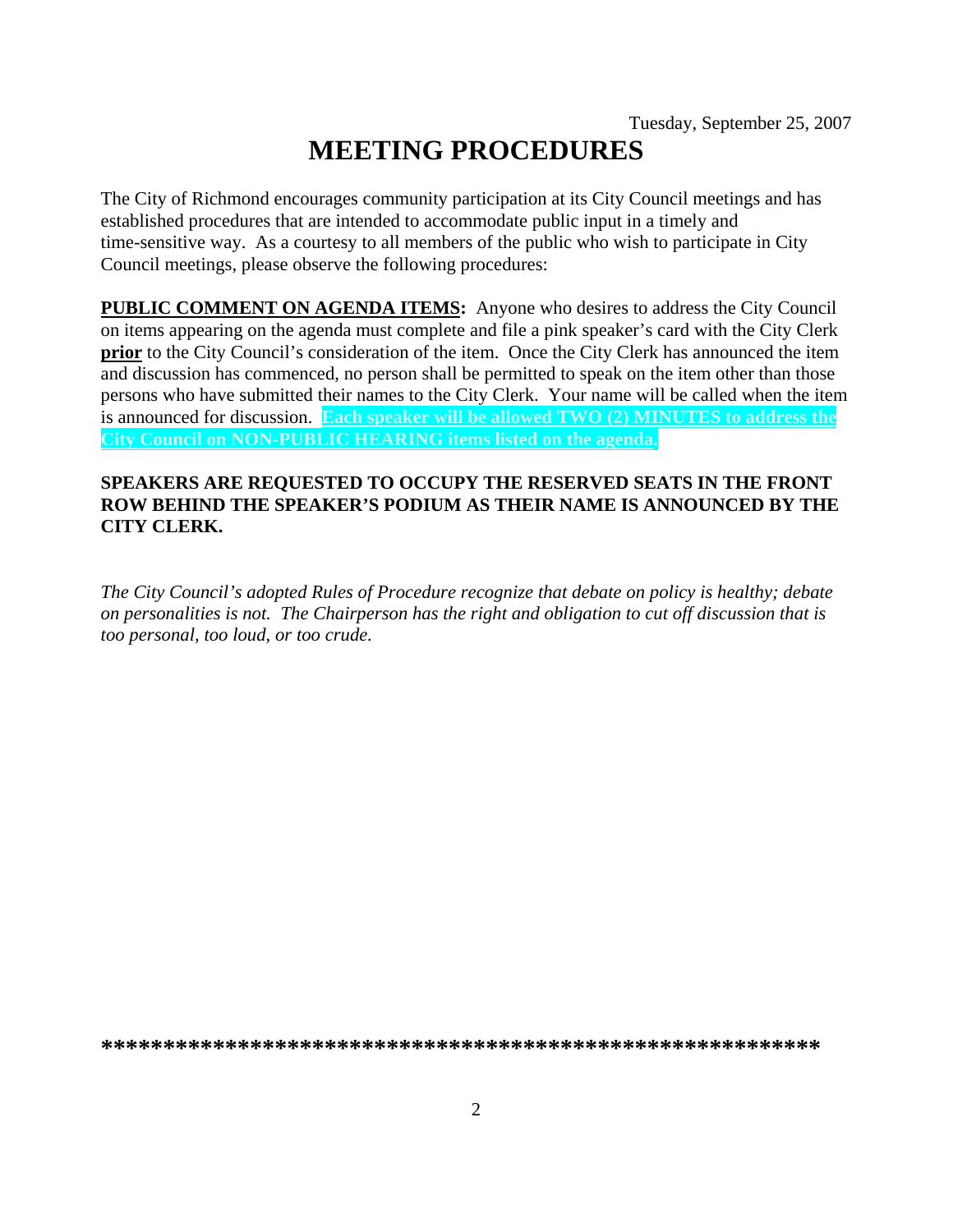Tuesday, September 25, 2007

# **Evening Open Session**

5:30 p.m.

#### **PLEDGE TO THE FLAG**

#### **A. ROLL CALL**

#### **B. PUBLIC COMMENT**

#### **C. ADJOURN TO CLOSED SESSION**

#### **Closed Session**

Shimada Room of City Hall

#### **A. CITY COUNCIL**

 **A-1.** CONFERENCE WITH LEGAL COUNSEL - EXISTING LITIGATION (Subdivision [a] of Government Code Section 54956.9)

Marina Westshores Partners LC vs. City of Richmond

 **A-2.** CONFERENCE WITH LABOR NEGOTIATORS (Government Code Section 54957.6):

Agency Designated Representative(s): Leslie Knight, City of Richmond Represented Employees: Richmond Police Officers Association (RPOA)

 **A-3.** CONFERENCE WITH LEGAL COUNSEL - ANTICIPATED LITIGATION Initiation of litigation pursuant to subdivision (c) of Section 54956.9

One Case

**\*\*\*\*\*\*\*\*\*\*\*\*\*\*\*\*\*\*\*\*\*\*\*\*\*\*\*\*\*\*\*\*\*\*\*\*\*\*\*\*\*\*\*\*\*\*\*\*\*\*\*\*\*\*\*\*\*\*** 

### **SPECIAL MEETING CITY COUNCIL**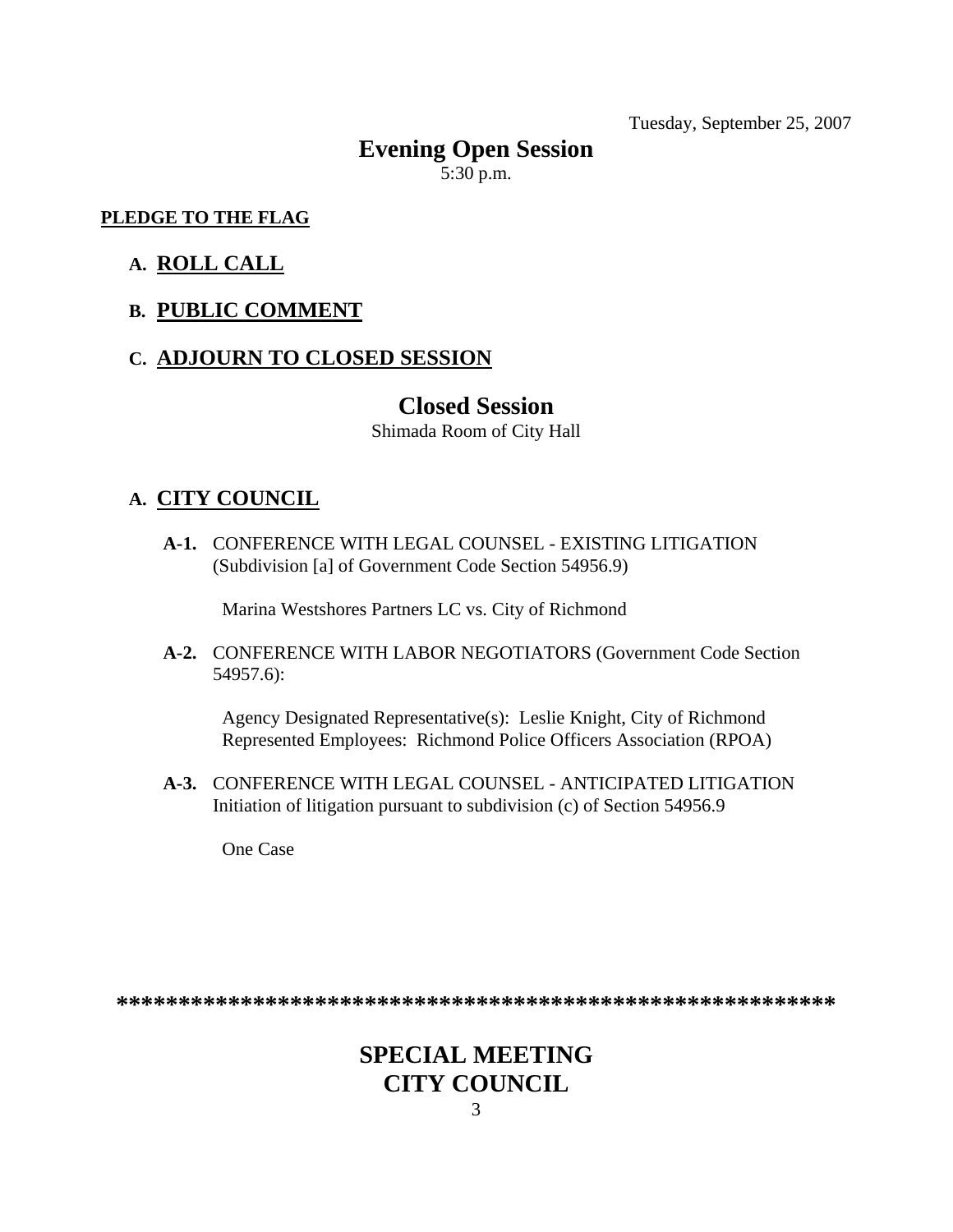7:00 p.m.

#### **A. ROLL CALL**

#### **B. STATEMENT OF CONFLICT OF INTEREST**

#### **C. AGENDA REVIEW**

#### **D. REPORT FROM THE CITY ATTORNEY OF FINAL DECISIONS MADE AND NON-CONFIDENTIAL DISCUSSIONS HELD DURING CLOSED SESSION**

#### **E. PRESENTATIONS, PROCLAMATIONS, AND COMMENDATIONS**

- **E-1.** Present the proclamation launching the initiative "READ RICHMOND READ!" on September 25th, 2007 - Library & Community Services (Monique le Conge 620- 6555).
- **E-2.** Presentation by the Richmond Chamber of Commerce on the Homefront Festival Mayor McLaughlin (620-6503).

#### **F. STUDY SESSION**

- **F-1.** Presentation of the Historic Preservation Advisory Committee's Annual Report Planning Department (Richard Mitchell, Lina Velasco 620-6841).
- **F-2.** Review and discuss the Richmond Public Library's 2007 Needs Assessment for a New Main Library by Chong Partners Architecture - Library & Community Services (Monique A. le Conge 620-6555).
- **F-3.** Receive a report on the Richmond Retail Attraction Program from: (1) Amy Wetzel, Vice President of the Buxton Company, on Buxton's findings and recommendations; and (2) Thomas Mills, Economic Development Administrator, on progress to date in attracting retailers - Richmond Community Redevelopment Agency (Steve Duran, 307-8140).
- **F-4.** Discussion on the relocation of the Contra Costa County Health Clinic Vice Mayor Bates (620-6581).

#### **G. COUNCIL AS A WHOLE**